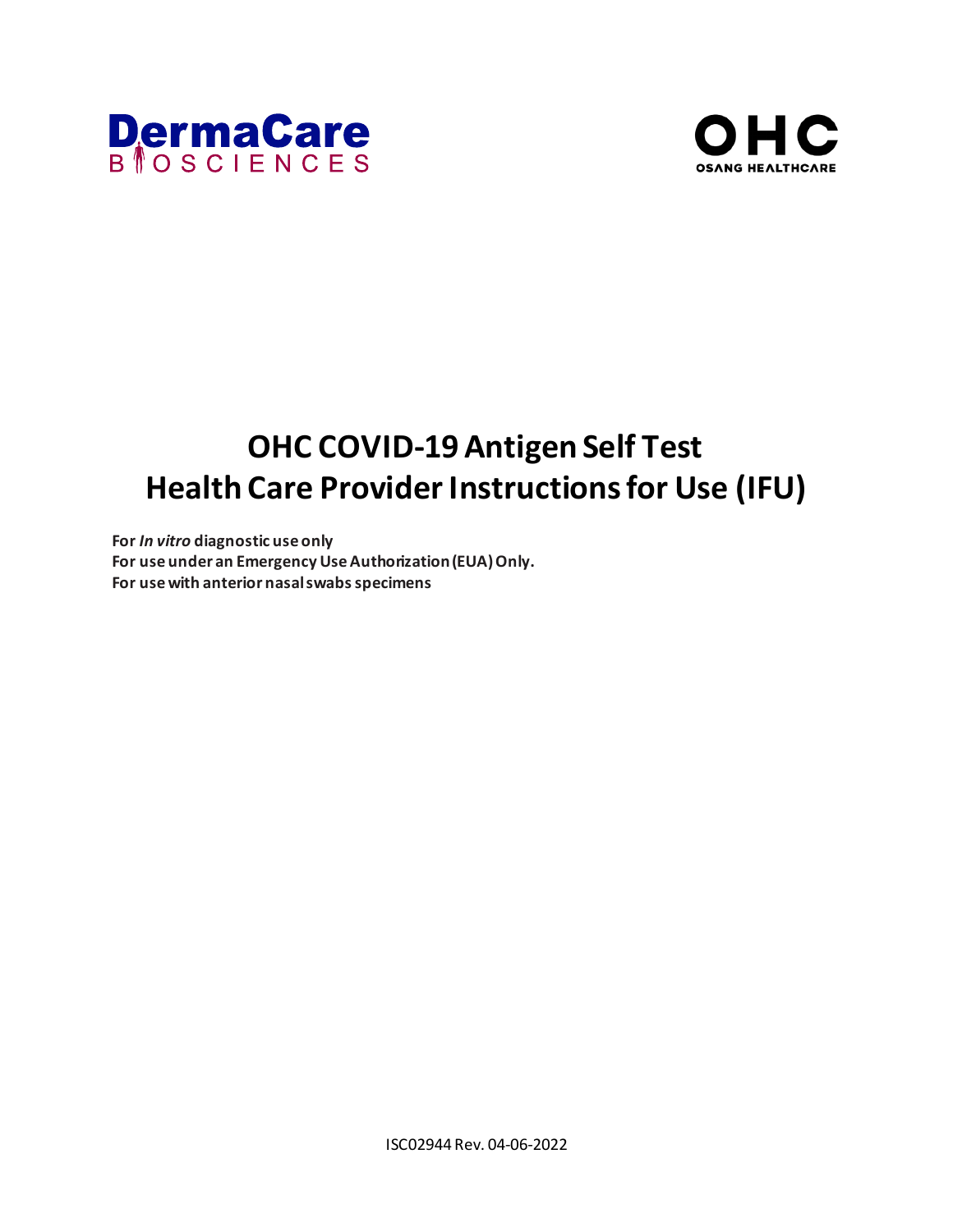## **Table of Contents**

| 1.  |  |
|-----|--|
| 2.  |  |
| 3.  |  |
| 4.  |  |
| 5.  |  |
| 6.  |  |
| 7.  |  |
| 8.  |  |
| 9.  |  |
| 10. |  |
| 11. |  |
| 12. |  |
| 13. |  |
| 14. |  |
| 15. |  |
| 16. |  |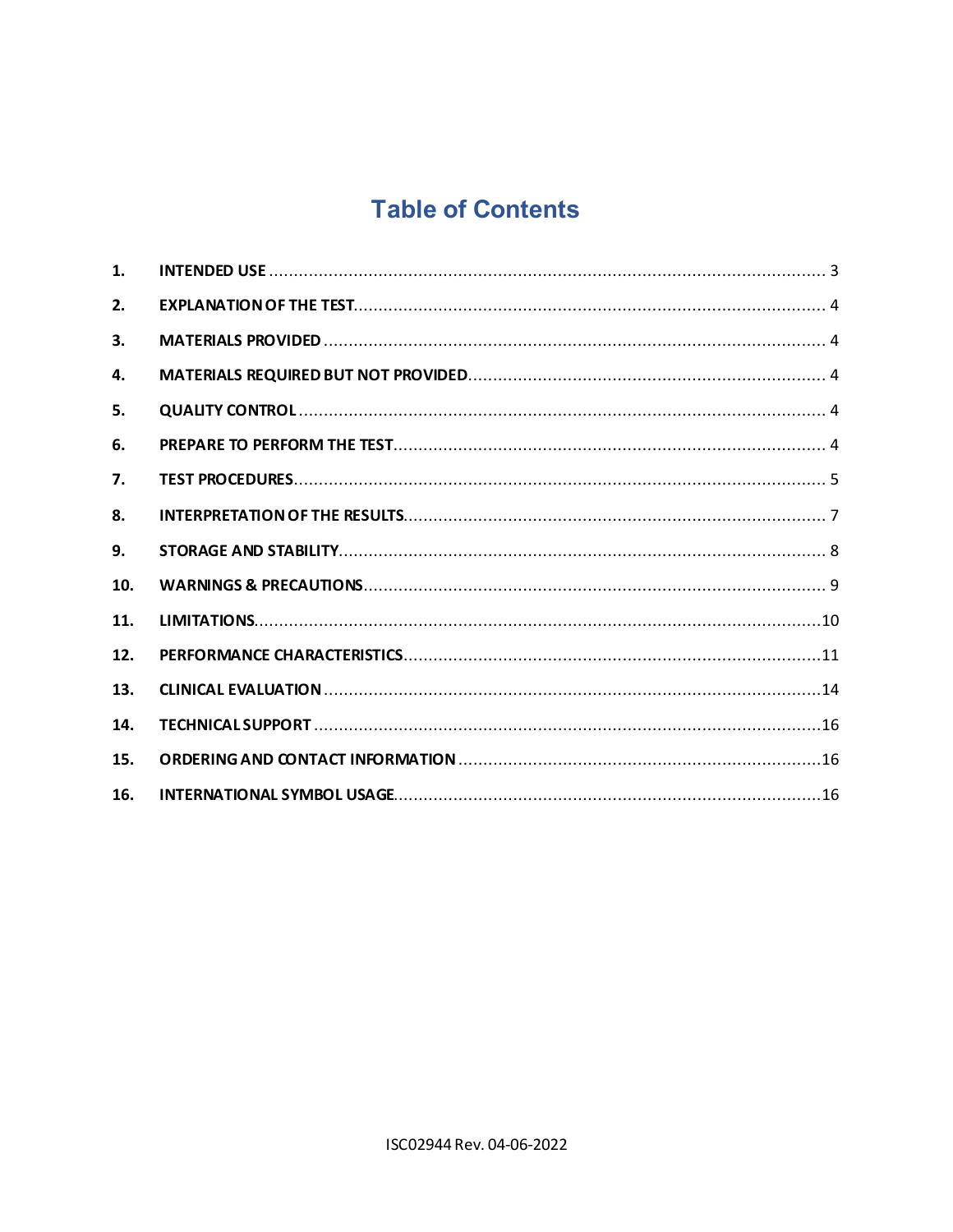## <span id="page-2-0"></span>**1. INTENDED USE**

The OHC COVID-19 Antigen Self Test is a lateral flow immunoassay intended for the qualitative detection of nucleocapsid protein antigen from SARS-CoV-2. The test is authorized for non-prescription home use with self-collected anterior nasal (nares) swabs from individuals aged 14 years and older when tested twice over three days with at least 24 hours (and no more than 48 hours) between tests. The test is authorized for individuals aged 14 years and older with symptoms of COVID-19 within the first 7 days of symptom onset, or individuals without symptoms or other epidemiological reasons to suspect COVID-19.

This test is also authorized for non-prescription home use with adult-collected anterior nasal (nares) swab specimens from individuals aged 2 years and older when tested twice over three days with at least 24 hours (and no more than 48 hours) between tests. The test is authorized for individuals aged 2 years and older with symptoms of COVID-19 within the first 7 days of symptom onset, or individuals without symptoms or other epidemiological reasons to suspect COVID-19.

The OHC COVID-19 Antigen Self Test does not differentiate between SARS-CoV or SARS-CoV-2 viruses.

Results are for the identification of SARS-CoV-2 nucleocapsid protein antigen. Antigen is generally detectable in anterior nasal (nares) swabs during the acute phase of infection. Positive results indicate the presence of viral antigens, but clinical correlation with patient history and other diagnostic information is necessary to determine infection status. Positive results do not rule out bacterial infection or co-infection with other viruses. The agent detected may not be the definite cause of disease. Individuals who test positive with the OHC COVID-19 Antigen Self Test should self-isolate and seek follow up care with their physician or healthcare provider as additional confirmatory testing with a molecular test for positive results may also be necessary, if there is a low likelihood of COVID-19, such as in individuals without known exposures to COVID-19 or residing in communities with low prevalence of infection.

All negative results should be treated as presumptive and confirmation with a molecular assay may be necessary if there is a high likelihood of SARS-CoV-2 infection, such as in an individual with a close contact with COVID-19 or with suspected exposure to COVID-19 or in communities with high prevalence of infection. Negative results do not rule out SARS-CoV-2 infection and should not be used as the sole basis for treatment or patient management decisions, including infection control decisions. Negative results should be considered in the context of an individual's recent exposures, history, and the presence of clinical signs and symptoms consistent with COVID-19.

Individuals who test negative and continue to experience COVID-like symptoms of fever, cough and/or shortness of breath may still have SARS-CoV-2 infection and should seek follow up care from their healthcare provider.

Individuals should provide all results obtained with this product to their healthcare provider for public health reporting. All healthcare providers will report all test results they receive from individuals who use the authorized product to relevant public health authorities in accordance with local, state, and federal requirements, using appropriate LOINC and SNOMED codes, as defined by the Laboratory In Vitro Diagnostics (LIVD) Test Code Mapping for SARS-CoV-2 Tests provided by CDC.

The OHC COVID-19 Antigen Self Test is intended for non-prescription self-use and/or as applicable, for an adult lay user testing another aged 2 years or older. The OHC COVID-19 Antigen Self Test is only for use under the Food and Drug Administration's Emergency Use Authorization.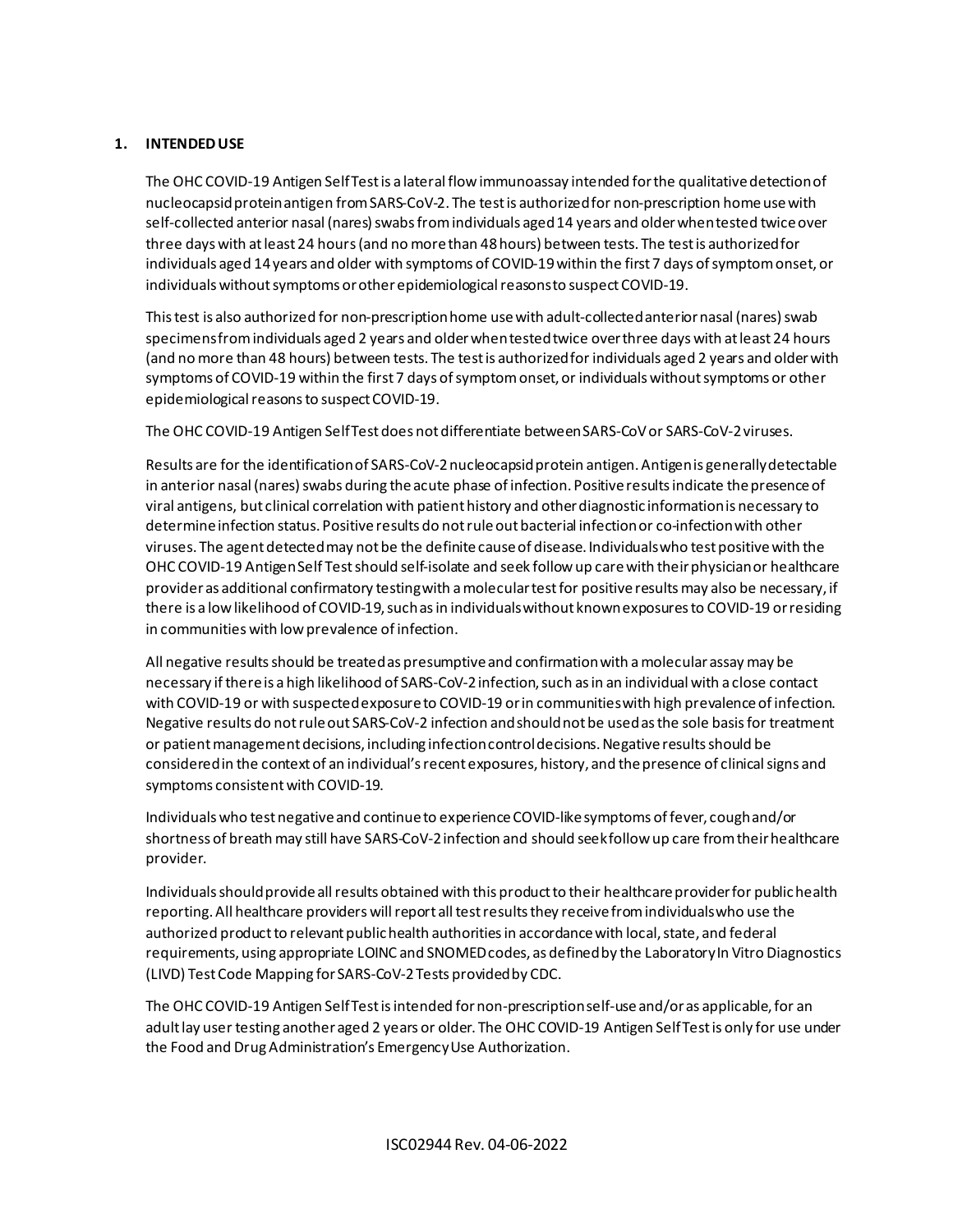## <span id="page-3-0"></span>**2. EXPLANATION OF THE TEST**

COVID-19 (short for 'Coronavirus Disease 2019') is a disease first recognized in 2019 that is caused by a type of novel coronavirus called SARS-CoV-2. Due to its rapid spread, the World Health Organization (WHO) recognized the disease as a global pandemic on March 11, 2020. Individuals infected with SARS-CoV-2 may have a range of symptoms from asymptomatic infection to severe respiratory illness and even death. The virus is spread primarily from person to person through respiratory particles, even by individuals without symptoms.

The OHC COVID-19 Antigen Self Testis a rapid, qualitative immunochromatographic assay for the determination of the presence of SARS-CoV-2 antigens in self-collected anterior nasal swab specimens. The test strip is composed ofthe following parts: sample pad, reagent pad, reaction membrane, and absorbing pad. The reagent pad contains the colloidal-gold conjugated with the monoclonal antibodies against the nucleocapsid protein of SARS-CoV-2; the reaction membrane contains the secondary antibodies for nucleocapsid protein of SARS-CoV-2. The whole strip is fixed inside a plastic device. When the sample is added into the sample well, conjugates dried in the reagent pad are dissolved and migrate along with the sample. If SARS-CoV-2 nucleocapsid antigen is present in the sample, a complex forms between the anti-SARS-2 conjugate and the virus will be captured by the specific anti-SARS-CoV-2 monoclonal antibodies coated on the test line region (T).

The results of the test are interpreted at 15 minutes. Refer to the Interpretation of Results section.

## <span id="page-3-1"></span>**3. MATERIALS AND REAGENTS PROVIDED**

The OHC COVID-19 Antigen Self Test is offered in a 1, 2, 4, 5, and 25 test/kit sizes. The kit configurations are provided below:

| Number of Test/Kit                         | 1 Test/Kit | 2 Tests/Kit | 4 Tests/Kit | 5 Tests/Kit   25 Tests/Kit |
|--------------------------------------------|------------|-------------|-------------|----------------------------|
| Test Cassette                              |            |             |             | 25                         |
| Sterile Swab                               |            |             |             | 25                         |
| <b>Extraction Buffer Tube &amp; Filter</b> |            |             |             |                            |
| Cap                                        |            |             |             | 25                         |
| Instructions for Use                       |            |             |             |                            |

## <span id="page-3-2"></span>**4. MATERIALS REQUIRED BUT NOT PROVIDED**

• Timer

## <span id="page-3-3"></span>**5. QUALITY CONTROL**

Each OHC COVID-19 Antigen Self Test has a built-in internal procedural control. The pink/purple line appearing at the "C" position is an internal procedural control. This procedural control line indicates that sufficient flow has occurred, and the functional integrity of the test cassette has been maintained. A distinct pink/purple Control line should always appear if the test has been performed correctly. If the Control line does not appear, the test result is invalid, and a new test should be performed.

## **6. PREPARE TO PERFORM THE TEST**

Step 1. Bring test kit to room temperature (59-86 °F /15-30°C).

NOTE: Blow your nose before washing your hands.

ISC02944 Rev. 04-06-2022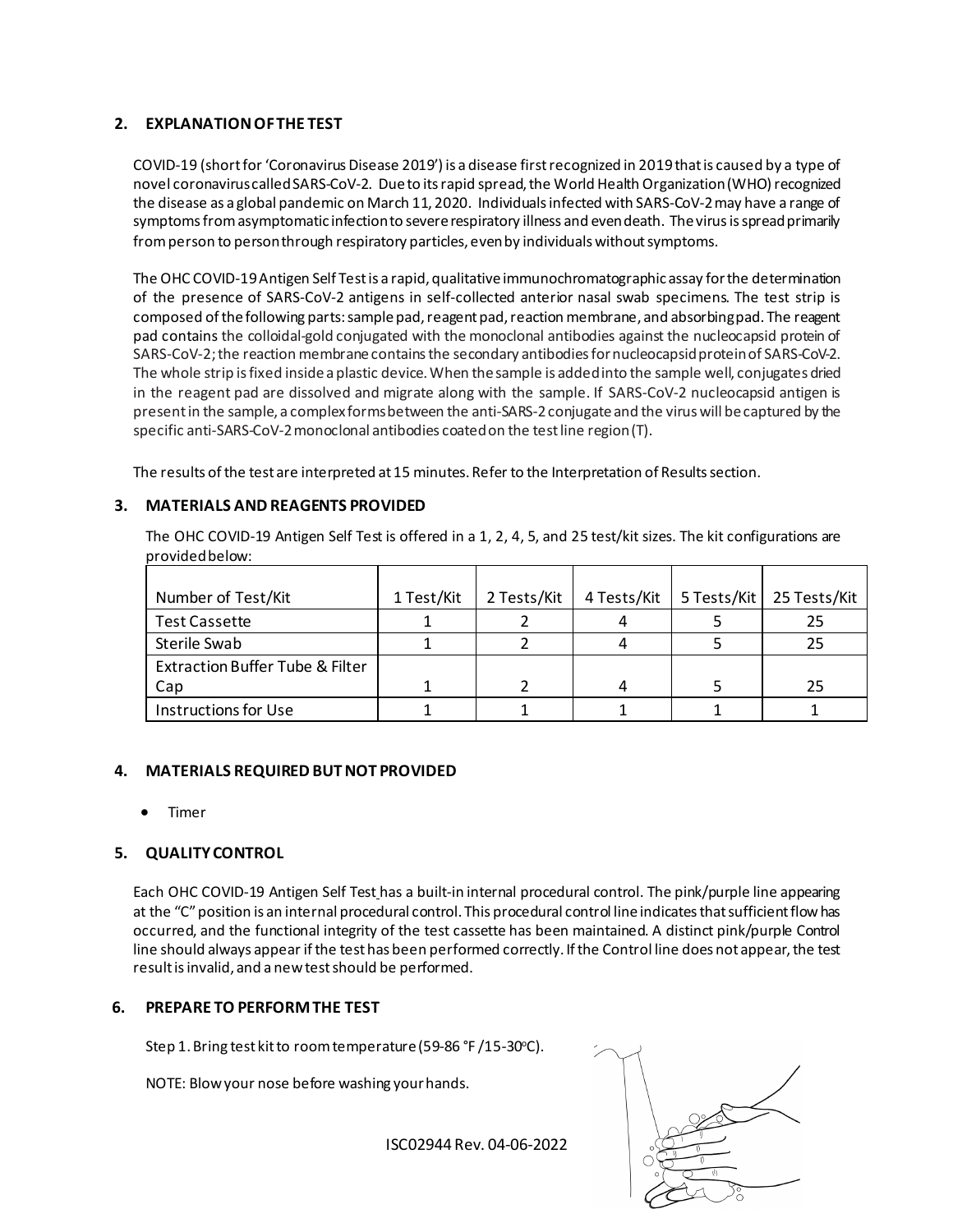Step 2. Wash your hands with soap and water, or use hand sanitizer before performing the test. Make sure you rinse thoroughly and your hands are dry before starting.

Step 3. Check test expiry date on the back of the foil pouches. Do not use if the expiry date has passed.

NOTE: Testing should commence immediately after opening the sealed pouches.

Step 4. Ensure that the test cassette is intact and that there are no green beads in the desiccant package (white and yellow beads are expected). Do not open the desiccant package.

Step 5. Open Extraction buffer tube & Filter cap pouch By tearing along the tear-line. Remove the Extraction buffer tube & Filter cap.

## <span id="page-4-0"></span>**7. TEST PROCEDURES**

#### Step 1. **OPEN TUBE**

Remove the seal from the tube. Avoid spilling the liquid. Make sure the tube is standing up straight.

#### Step 2. **PLACE TUBE IN TUBE HOLDER**

Find tube holder shown on the front of the box. Push tube through outlined hole.

#### Step 3. **OPEN SWAB**

Open the swab pouch on the end opposite the swab tip by peeling back the pouch cover. Hold the **plastic stick** end of the swab and remove from pouch. Do NOT touch the swab end and only handle by the stick end.

#### Step 4. **SWAB BOTH NOSTRILS**

Carefully insert swab tip into one nostril about 1/2 to 3/4 of an inch deep. Do not insert the swab any farther if you feel any resistance. Rub the insides of the nostril in a complete circle at least 5 times.

ISC02944 Rev. 04-06-2022











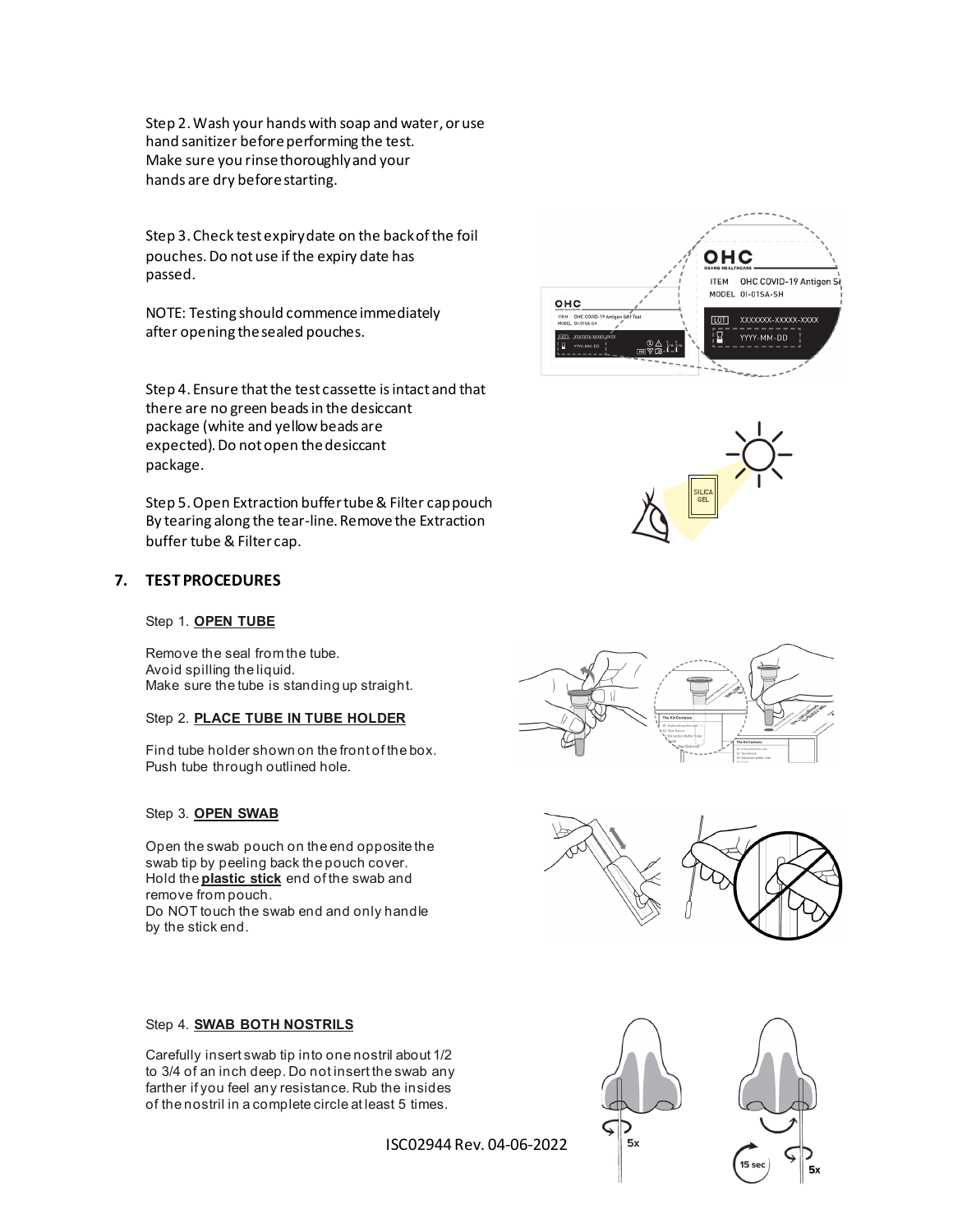Make sure that you are rubbing the insides of the nostril. Do not simply roll the swab. Take approximately 15 seconds to collect the specimen. Be sure to collect any nasal drainage that may be present on the swab. Remove swab from the nostril and **repeat in your other nostril with the SAME swab.**

*NOTE: If you are swabbing others, please wear a face mask. With children, the maximum depth of insertion into the nostril may be less than ¾ of an inch, and you may need to have a second person to hold the child's head while swabbing. NOTE: Failure to swab properly may cause false negative results.*

#### Step 5. **STIR THE SWAB IN THE TUBE**

Insert the swab into the tube until the soft pad is in the liquid. Squeeze the tube at the bottom and hold it tight. Then stir the swab **more than 10 times.**

This is to transfer the biological material from the swab to the liquid

#### Step 6. **SQUEEZE THE TUBE**

Remove the swab while squeezing the sides of the tube to extract the liquid from the swab.

*WARNING! Failure to squeeze the tube can lead to incorrect results due to excess buffer in the swab.*

*WARNING! The sample should be mixed into the buffer immediately, but no more than 1 hour after collecting the sample.* 

#### Step 7. **INSERT CAP**

Dispose of the swab and seal the tube securely with the filter cap.

*NOTE: Ensure that the filter cap is securely fitted before proceeding to the next step*

#### Step 8. **OPEN TEST CASSETTE**

Open the test cassette pouch by tearing along the tear-line. Place the test cassette on a flat surface.

## Step 9. **ADD 4 DROPS**

Hold the tube straight up and down above the test cassette and gently squeeze to add **4 drops** of solution







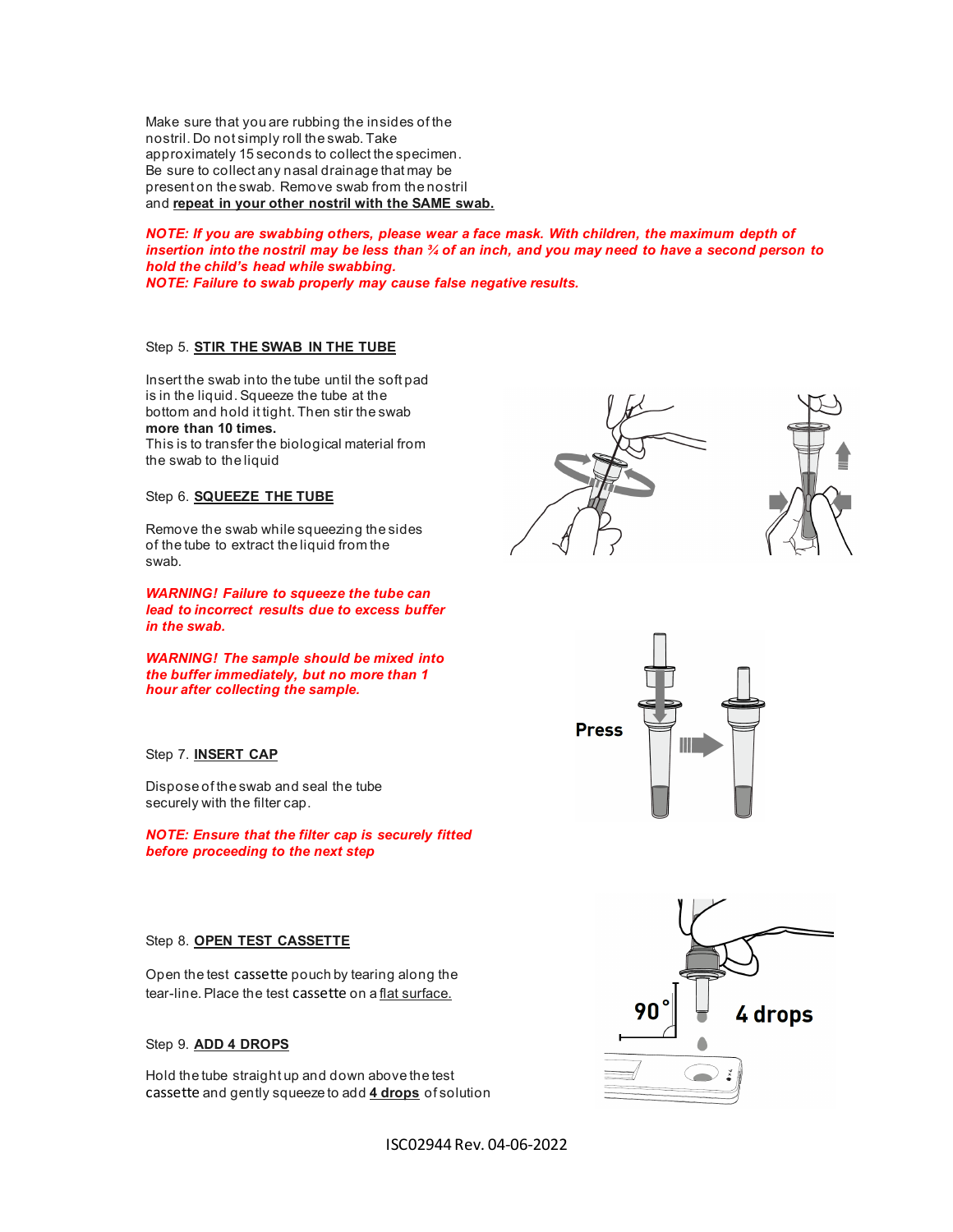into the sample well, labeled as " $\bullet$   $\times$  4" on the test cassette.

#### **WARNING! Adding more or less than 4 drops of solution into the sample well may result in incorrect results.**

Step 10. **START TIMER**

Start timer for 15 minutes. Do not move the test cassette. Keep on a flat surface.



#### **WARNING! Do not move or lift the test device during this time.**

#### **Step 11. READ TEST RESULT**

**After 15 minutes** find result window, labeled as "C" (for Control) and "T" (for Test) on the test cassette. It is important to read your **test result at 15-20 minutes.** DO NOT read after 20 minutes. False negative or false positive results can occur if test results are read before 15 minutes or after 20 minutes.

*NOTE: Dispose of the used test in the household trash. Do not flush or pour test liquids down a drain.*

In the section below are examples for positive, negative and invalid test results.

## <span id="page-6-0"></span>**8. INTERPRETATION OF THE RESULTS**

Test results are read and interpreted visually. Read results at 15 minutes with good lighting. **COVID-19 POSITIVE**

If the test cassette looks like the examples below, then protein from the virus that causes COVID-19 was detected in the sample. The test is positive if there are two pink/purple lines present, one at the Control "C" line and one at the Test "T" line. Look very closely for line next to "T". This line can be very faint. Any visible pink/purple "T" line is a positive result when the "C" line is also present.







#### **IF THE TEST IS POSITIVE**

A Positive test result is interpreted as protein antigen from the virus that causes COVID-19 was detected in the specimen. The individual is positive for COVID-19. Test results should be considered in association with the patient's history and epidemiological data (such as local prevalence rates and current outbreak/epicenter locations).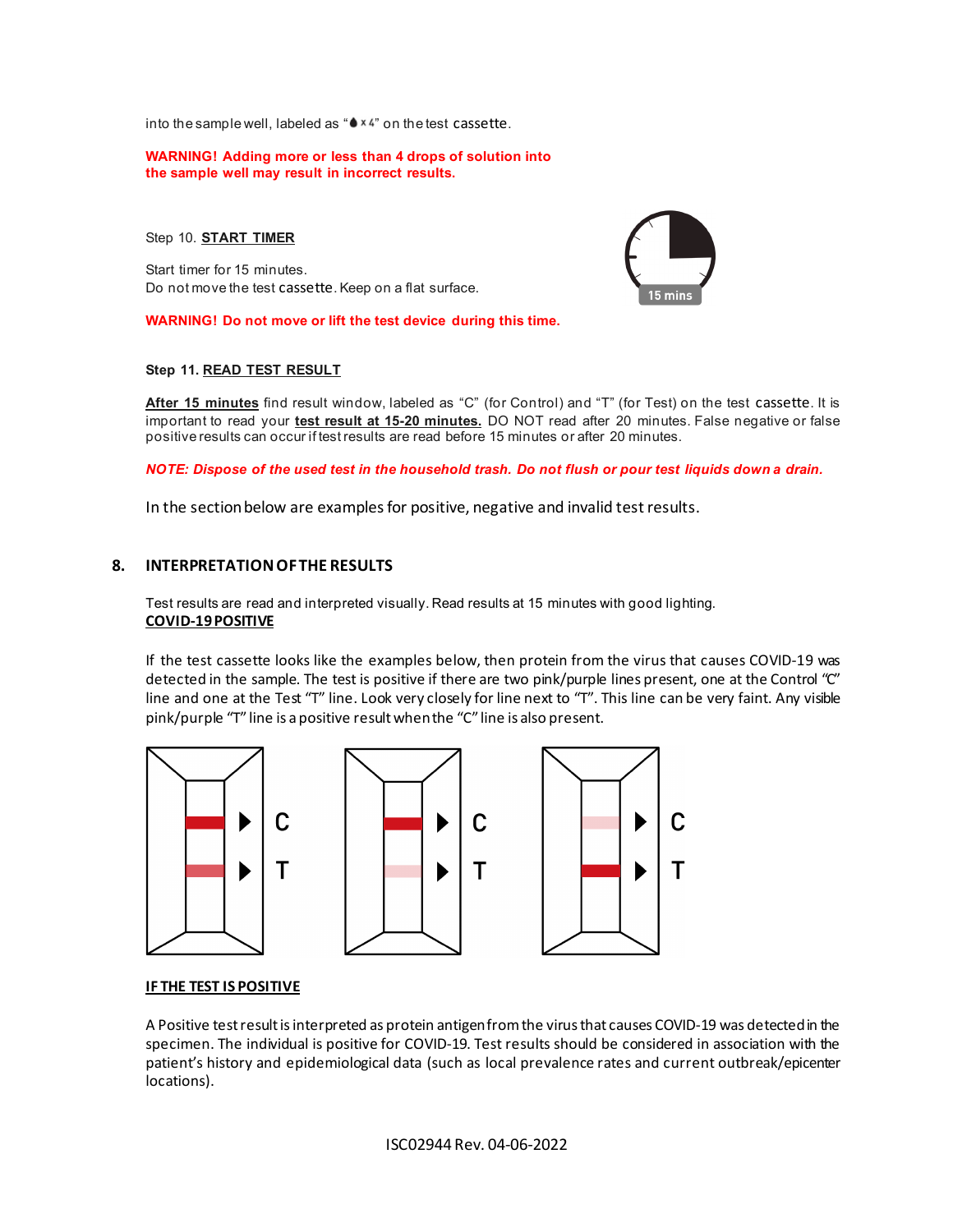Note: The Test line (pink/purple line) may vary in shade and intensity (light or dark, weak or strong) depending on the concentration of antigen present in the sample. The intensity of the Control line should not be compared to that of the Test line for the interpretation of the test result. Any faint visible pink/purpleTest line should be interpreted as positive, when the control line (C) line is also present.

## **COVID-19 NEGATIVE**

If the test cassette looks like the example below then protein from the virus that causes COVID-19 was not detected. You will only see onepink/purpleline next to "C" and there will not be any line visible next to "T".



## **IF THE TEST IS NEGATIVE**

A negative test result means that antigen from the virus that causes COVID-19 was not detected in your sample. **Negative results do not rule out SARS-CoV-2 infection. All individuals that test negative should be tested again with at least 24 hours and no more than 48 hours between tests**. All negative results are considered presumptive, and confirmation with a molecular assay, if necessary for patient management, may be performed.

## **INVALID**

If the test cassette looks like the examples below then the test **was not able to give a result** and you must **repeat the test with a new swab, a new tube, and a new test cassette.**The test is INVALID if there is no line next to "C".



#### **IF THE TEST IS INVALID**

If a line does not appear on the control line position (C) in **15 minutes,**the **test result is invalid.** Retest with a new OHC COVID-19 Antigen Self Test.

## <span id="page-7-0"></span>**9. STORAGE AND STABILITY**

- OHC COVID-19 Antigen Self Test should be stored between 2 to 30 °C (35.6 to 86 °F).
- Kit components in the OHC COVID-19 Antigen Self Test are stable until the expiration date printed on the label.
- The Test Cassette must remain in the sealed pouch until use.

ISC02944 Rev. 04-06-2022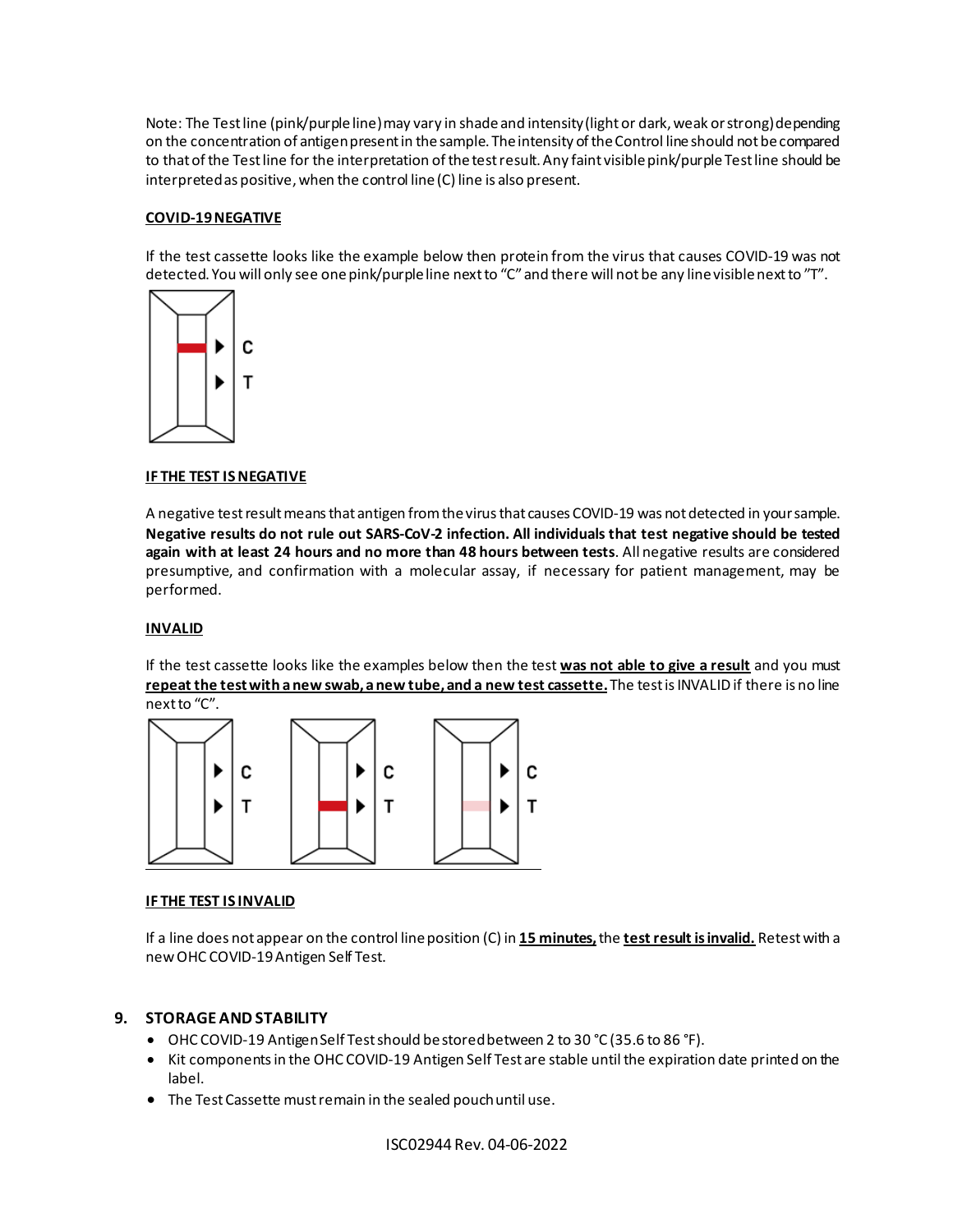• Ensure all kit components are at room temperature before use.

## <span id="page-8-0"></span>**10. WARNINGS & PRECAUTIONS**

Read the OHC COVID-19 Antigen Self Test Package Insert carefully before performing a test. Failure to follow directions may produce inaccurate test results.

- 1) For in vitro diagnostic use only.
- 2) This product has not been FDA cleared or approved; but has been authorized by FDA under an EUA.
- 3) This product has been authorized only for the detection of proteins from SARS- CoV-2, not for any other viruses or pathogens.
- 4) The emergency use of this product is only authorized for the duration of the declaration that circumstances exist justifying the authorization of emergency use of in vitro diagnostics for detection and/or diagnosis of COVID-19 under Section 564(b)(1) of the Federal Food, Drug and Cosmetic Act, 21 U.S.C. § 360bbb-3(b)(1), unless the declaration is terminated or authorization is revoked sooner.
- 5) Follow directions for use. Operation of this test should not deviate from the provided instructions. If the test instructions are not followed, the test results should NOT be interpreted. The test should then be repeated with a new cassette.
- 6) The Test is intended to aid in the diagnosis of a current COVID-19 infection, not for any other viruses or pathogens. Please consult a healthcare professional to discuss your results and if any additional testing is required.
- 7) Keep test kit and materials out of the reach of children and pets before and after use.
- 8) Use of personal protection materials such as gloves is recommended.
- 9) You should wear a face mask if swabbing others.
- 10) This test is read visually. Users with impaired vision or color-impaired vision may not be able to read the test.
- 11) In the event of spillage, ensure it is cleaned thoroughly with a suitable disinfectant.
- 12) Children aged 2 to 13 years of age should be tested by an adult.
- 13) The control line may show up within a few minutes of starting the test. It may take up to 15 minutes for a test line to show up.
- 14) Do not use on anyone under two years of age.
- 15) Do not open the kit contents until ready for use. If the test cassette is open for an hour or longer, invalid test results may occur.
- 16) Use only the components of this test kit.
- 17) Do not use the test after the expiration date shown on the test cassette pouch.
- 18) Do not use if any of the test kit contents or packaging is damaged or open.
- 19) Do not open the Test Strip pouch packaging until ready to perform a test. Use immediately.
- 20) The test should be performed at ambient temperature (i.e., 15-30°C).
- 21) All kit components are intended for a single use. Do not use more than once. If a test must be repeated, use new components for the retest.
- 22) Laboratories within the United States and its territories are required to report results to the appropriate public health authorities.
- 23) This test is intended as an aid in the diagnosis of COVID-19 by detecting viral antigens but should not be used as a sole criterion for the determination of SARS-CoV-2 infection. Other laboratory tests and clinical information (signs and symptoms) should be used and considered for diagnosis.
- 24) Make sure there is sufficient light when testing. For best results, read test in a well-lit area.
- 25) Do not use nasal sprays for at least 30 minutes before collecting a nasal sample.
- 26) Remove any piercings from the nose before starting the test.
- 27) Do not use on anyone who is prone to nosebleeds or has had facial injuries or head injuries/surgery in the past six months.
- 28) Proper specimen collection and handling are essential for accurate results.
- 29) Do not touch the swab head (specimen collection area) when handling the swab.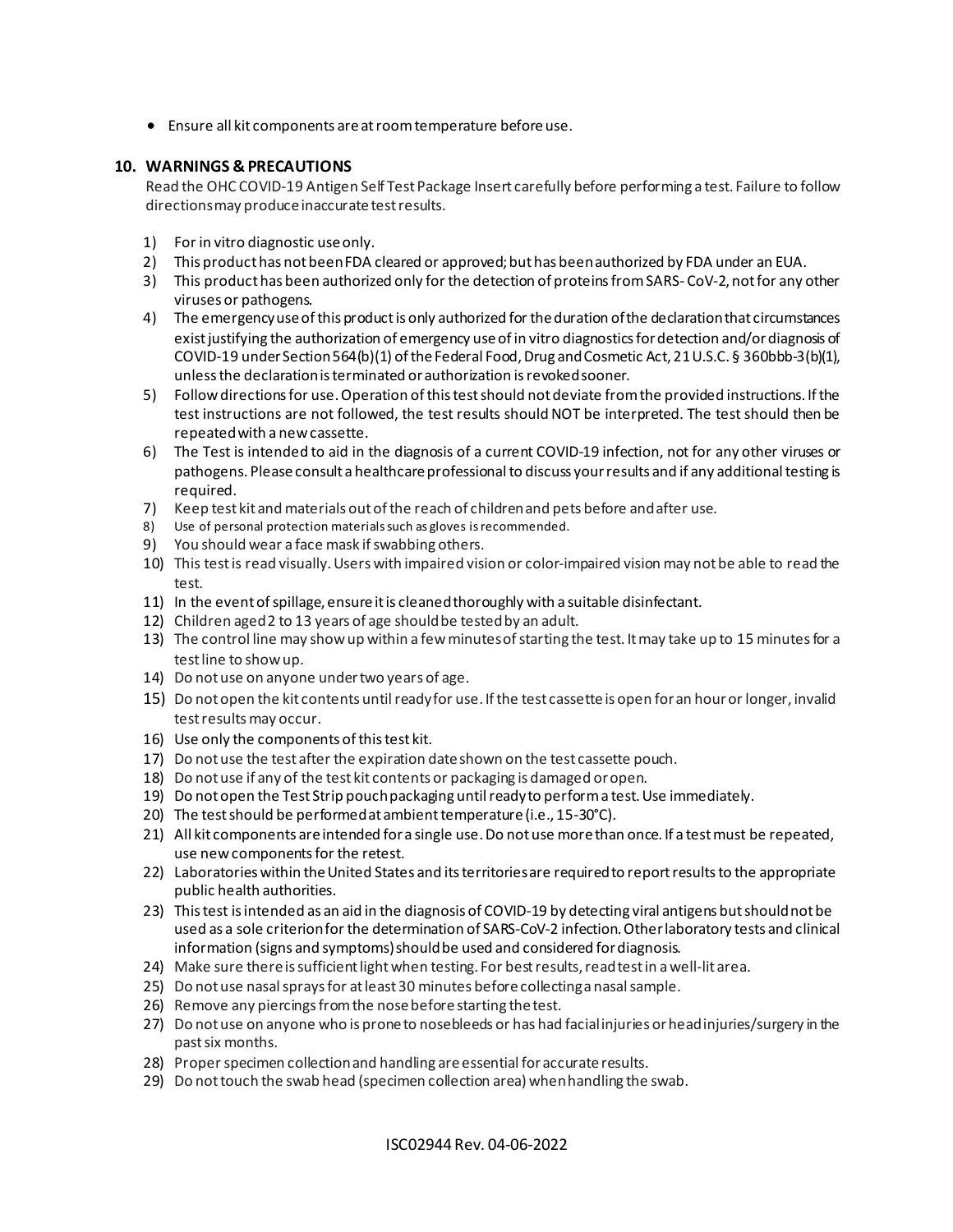- 30) Do not read test results before **15** minutes or after **20**minutes. Results read before **15** minutes or after **20** minutes may lead to a false positive, false negative, or invalid result.
- 31) Do not ingest any kit components.
- 32) Avoid exposure of your skin, eyes, nose, or mouth to the solution in the tube.
- 33) The chemicals in the reagent solution may be hazardous to the skin and eye. Please see the table below for safety recommendations for skin and eye irritation. If the solution contacts the skin or eye, flush with copious amounts of water. If irritation persists, seek medical advice: https://www.poisonhelp.org or 1- 800-222-1222.

| Hazard     |                         |                                  | Hazardous Ingredients (%)                                                                                                                                                       |                      |
|------------|-------------------------|----------------------------------|---------------------------------------------------------------------------------------------------------------------------------------------------------------------------------|----------------------|
| Category   | <b>GHS Hazard Class</b> |                                  |                                                                                                                                                                                 | Recommended          |
| (mixture)  | for mixture             | Labeling of Harm(s)              |                                                                                                                                                                                 | <b>PPE Statement</b> |
| Category 2 | Eye Irritation          | Causes eye<br>irritation (H320)  | Sodium azide/26628-22-8/<br>(0.05%)<br>Triton X-100/9002-93-1/<br>(1%)<br>BIS (trimethysilylacetamide)/<br>25561-30-2/1.0%<br>Tris(hydroxymethyl)<br>aminoethane / 77-86-1/1.2% | <b>NA</b>            |
| Category 2 | Skin irritation         | Causes skin<br>irritation (H315) | Sodium azide/26628-22-8/<br>(0.05%)<br>Triton X-100/9002-93-1/<br>(1%)<br>BIS (trimethysilylacetamide)/<br>25561-30-2/1.0%<br>Tris(hydroxymethyl) aminoethane<br>/ 77-86-1/1.2% | <b>NA</b>            |

## <span id="page-9-0"></span>**11. LIMITATIONS**

- Testing should be performed at least twice over three days, with at least 24 hours and no more than 48 hours between tests. You may need to purchase additional tests to perform this serial (repeat) testing.
- Serial testing (i.e., testing every day or every other day) is more likely to detect COVID-19.
- Do not use this test for individuals under 2 yearsof age.
- There is a higher chance of false negative results with antigen tests than with laboratory-based molecular tests. This means that there is a higher chance this test will give you a negative result when you have a COVID-19.
- Because it is not possible to know the viral load in a patient's sample prior to molecular testing, serial testing should be performed for all subjects (i.e., both symptomatic and asymptomatic) to increase the likelihood of detecting COVID-19.
- This testis only used for testing direct human anterior nasal swab specimens. Viral transport media (VTM) should not be used with this test.
- The amount of antigen in a sample may decrease as the duration of illness increases. Specimens collected after 7 days are more likely to be negative compared to RT-PCR.
- A negative test result may occur if the level of antigen in a sample is below the detection limit of the test or if the sample was collected improperly.
- The performance of the OHC COVID-19 Antigen Self Test was evaluated using the procedures provided in these Instructions for Use (IFU) only. Modifications to these procedures may alter the performance of the test.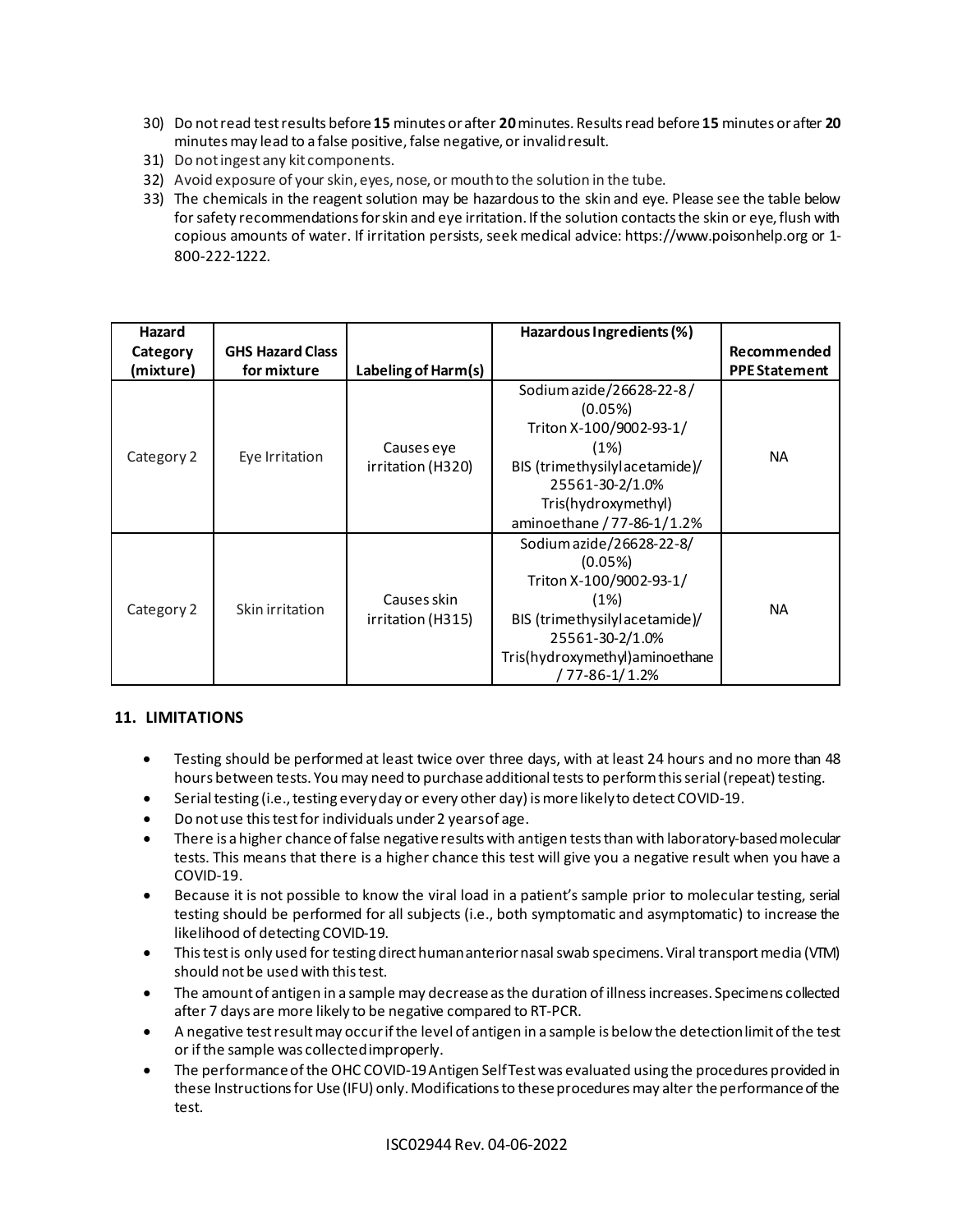- Performance of nasal swabs collected from patients with or without symptoms or other epidemiological reasons to suspect COVID-19 infection or for serial screening, when tested twice over three days with at least 24 but not more than 48 hours between tests has not been determined; a study to support use will be completed.
- This test detects both viable (live) and non-viable SARS-CoV-2. Test performance depends on the amount of viral antigen in the sample and may or may not correlate with viral culture results performed on the same sample.
- Test results must be evaluated in conjunction with other clinical data available to the physician.
- Failure to follow the Test Procedure may adversely affect test performance and/or invalidate the test result.
- Positive test results do not rule out co-infections with other pathogens.
- Negative test results are not intended to rule in other non-SARS viral or bacterial infections.
- Negative results do not rule out COVID-19, should be treated as presumptive and may need to be confirmed with an FDA-authorizedmolecular assay.
- The performance of this test was established based on the evaluation of a limited number of clinical specimens collected in January-February 2022. The clinical performance has not been established in all circulating variants but is anticipated to be reflective of the prevalent variants in circulation at the time and location of the clinical evaluation. Performance at the time of testing may vary depending on the variants circulating, including newly emerging strains of SARS-CoV-2 and their prevalence, which change over time.

## <span id="page-10-0"></span>**12. PERFORMANCE CHARACTERISTICS**

## **a. Analytical Sensitivity: Limit of Detection (LoD)**

The Limit of Detection (LoD) of the OHC COVID-19 Antigen Self Test was determined using serial dilutions of heat inactivated SARS-CoV-2 (USA-WA1/202). Contrived samples were prepared by spiking the strain into pooled human nasopharyngeal swab matrix obtained from healthy volunteers confirmed negative by RT-PCR. The preliminary LoD initially determined by testing two-fold serial dilutionseries of 3 replicates was confirmed by testing in 20 replicates. The confirmed LoD for the OHCCOVID-19 Antigen Self Test was 1.40 x 10<sup>4</sup>TCID<sub>50</sub>/mL.

The performance of this test device in the detection of the Omicron variant of SARS-CoV-2 was evaluated in a dilution series of clinical specimens which were positive for the Omicron variant. This testing was conducted by the National Institutes of Health (NIH) as a component of the Rapid Acceleration of Diagnostics (RADx®) initiative. The clinical specimens used to prepare this dilution series were not identical to the previous specimen pools prepared and tested by RADx to assess performance with the omicron variant. Results from this dilution series cannot be compared to other specimen pools and do not indicate that a test will have different clinical performance compared to other EUA authorized tests. Compared to an EUA authorized RT-PCR method, the OHC COVID-19 Antigen Self Test detected 100% of live virus Omicron samples at a Ct-value of 23.6 (n=5). Testing was also compared to two additional EUA-authorized OTC antigen tests (Assay #1 and Assay #2). Omicron dilutions at lower viral concentrations (Ct-values greater than 24.0) were not detected by the OHC COVID-19 Antigen Self Testin this study.

| <b>Omicron Pool 2</b>   | <b>Average N2 Ct</b> | Assay#1                 | Assay #2                | OHC COVID-19 Antigen          |
|-------------------------|----------------------|-------------------------|-------------------------|-------------------------------|
| – Live Omicron          | $(n=9)$              |                         |                         | <b>Self Test</b>              |
| <b>Clinical Samples</b> |                      | <b>Percent Positive</b> | <b>Percent Positive</b> |                               |
|                         |                      | $(n=5)$                 | $(n=5)$                 | <b>Percent Positive (n=5)</b> |
| Omicron-                |                      |                         |                         |                               |
| Dilution 1              | 19.8                 | 100                     | 100                     | 100                           |
| Omicron-                |                      |                         |                         |                               |
| Dilution 2              | 20.8                 | 100                     | 100                     | 100                           |
| Omicron-                |                      |                         |                         |                               |
| Dilution 3              | 21.5                 | 100                     | 100                     | 100                           |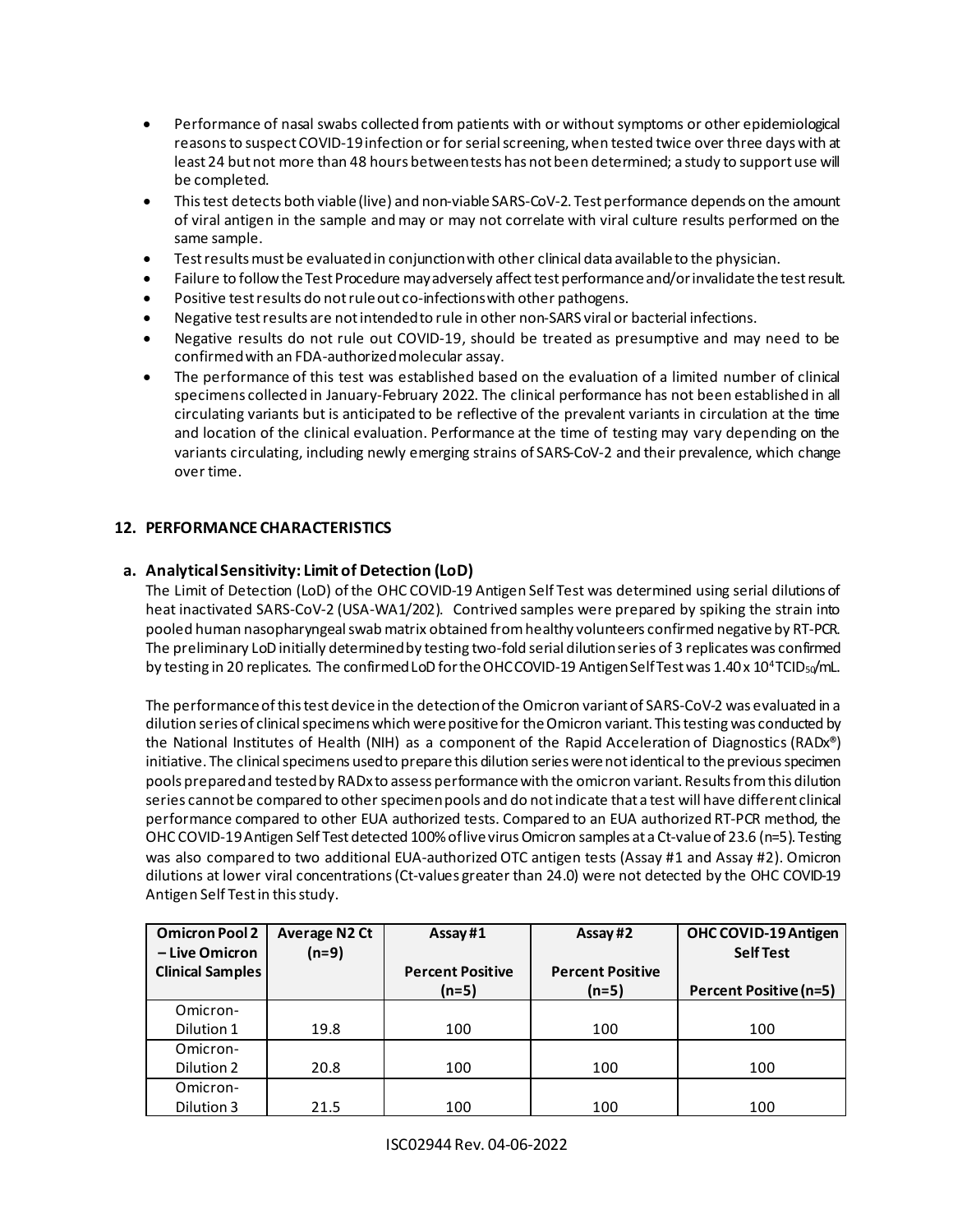| <b>Omicron Pool 2</b><br>- Live Omicron | <b>Average N2 Ct</b><br>$(n=9)$ | Assay#1                            | Assay#2                            | OHC COVID-19 Antigen<br><b>Self Test</b> |
|-----------------------------------------|---------------------------------|------------------------------------|------------------------------------|------------------------------------------|
| <b>Clinical Samples</b>                 |                                 | <b>Percent Positive</b><br>$(n=5)$ | <b>Percent Positive</b><br>$(n=5)$ | <b>Percent Positive (n=5)</b>            |
| Omicron-<br>Dilution 4                  | 22.7                            | 100                                | 100                                | 100                                      |
| Omicron-<br>Dilution 5                  | 23.6                            | 100                                | 0                                  | 100                                      |
| Omicron-<br>Dilution 6                  | 24.0                            | 60                                 | 0                                  | 0                                        |
| Omicron-<br>Dilution 7                  | 24.8                            | 0                                  | 0                                  | 0                                        |
| Omicron-<br>Dilution 8                  | 25.8                            | 0                                  | 0                                  | 0                                        |
| Omicron-<br>Dilution 9                  | 27.4                            | 0                                  | 0                                  | 0                                        |
| Omicron-<br>Dilution 10                 | 28.1                            | 0                                  | 0                                  | 0                                        |
| Omicron-<br>Dilution 11                 | 29.1                            | 0                                  | 0                                  | 0                                        |

## **b. High-dose hook effect**

The OHC COVID-19 Antigen Self Test was tested up to 2.86 x  $10^6$  TCID<sub>50</sub>/mL heat inactivated SARS-CoV-2 (USA-WA1/2020) and no high-does hook effect was observed.

## **c. Endogenous Interfering Substances**

The OHC COVID-19 Antigen Self Test was evaluated for performance in the presence of potentially interfering substances that might be present in a respiratory specimen. The positive (3X LoD SARS-CoV-2) and negative specimens were tested with the addition of potentially interfering substances. The performance of the OHC COVID-19 Antigen Self Test was not affected by any of the potentially interfering substances listed in the table below at the concentrations tested.

| <b>Substance</b>                               | Concentration | <b>Substance</b>                     | Concentrat  |
|------------------------------------------------|---------------|--------------------------------------|-------------|
| Whole blood                                    | 4% $v/v$      | Homeopathic (Alkalol)                | $10\%$ v/v  |
| NasoGEL (NeilMed)                              | 5% v/v        | Oseltamivir phosphate (Tamiflu)      | 5 $mg/mL$   |
| Phenylephrine (Nasal Drop)                     | $15\%$ v/v    | Cromolyn (Nasal Spray)               | 15% v/v     |
| Mucin<br>(porcine stomach type II)             | 0.5%          | Chloraseptic<br>(Menthol/Benzocaine) | $1.5$ mg/ml |
| Oxymetazoline (Nasal Spray)                    | $15\%$ v/v    | Zicam                                | 5% v/v      |
| Tobramycin                                     | $4 \mu g/ml$  | Sore Throat Phenol Spray             | $15\%$ v/v  |
| Body & Hand Lotion                             | $0.5\%$ w/v   | Mupirocin                            | $10$ mg/mL  |
| Hand Lotion                                    | 5% w/v        | Fluticasone Propionate               | 5% v/v      |
| Hand Sanitizer with Aloe,<br>62% ethyl alcohol | 5% v/v        | Hand soap liquid gel                 | $10\%$ w/v  |
| Hand Sanitizer 80% ethanol,<br>fast drying     | $15\%$ v/v    | Hand Sanitizer cream lotion          | 15% v/v     |

| Substance                  | Concentration | <b>Substance</b>                     |
|----------------------------|---------------|--------------------------------------|
| od                         | $4\%$ v/v     | Homeopathic (Alkalol)                |
| <b>JeilMed</b> )           | 5% v/v        | Oseltamivir phosphate (Tamiflu)      |
| rine (Nasal Drop)          | 15% v/v       | Cromolyn (Nasal Spray)               |
| omach type II)             | 0.5%          | Chloraseptic<br>(Menthol/Benzocaine) |
| Iine (Nasal Spray)         | 15% v/v       | Zicam                                |
|                            | $4 \mu g/ml$  | Sore Throat Phenol Spray             |
| nd Lotion                  | 0.5% w/v      | Mupirocin                            |
| 'n                         | 5% w/v        | Fluticasone Propionate               |
| izer with Aloe,<br>alcohol | 5% v/v        | Hand soap liquid gel                 |
| izer 80% ethanol,          | 15% v/v       | Hand Sanitizer cream lotion          |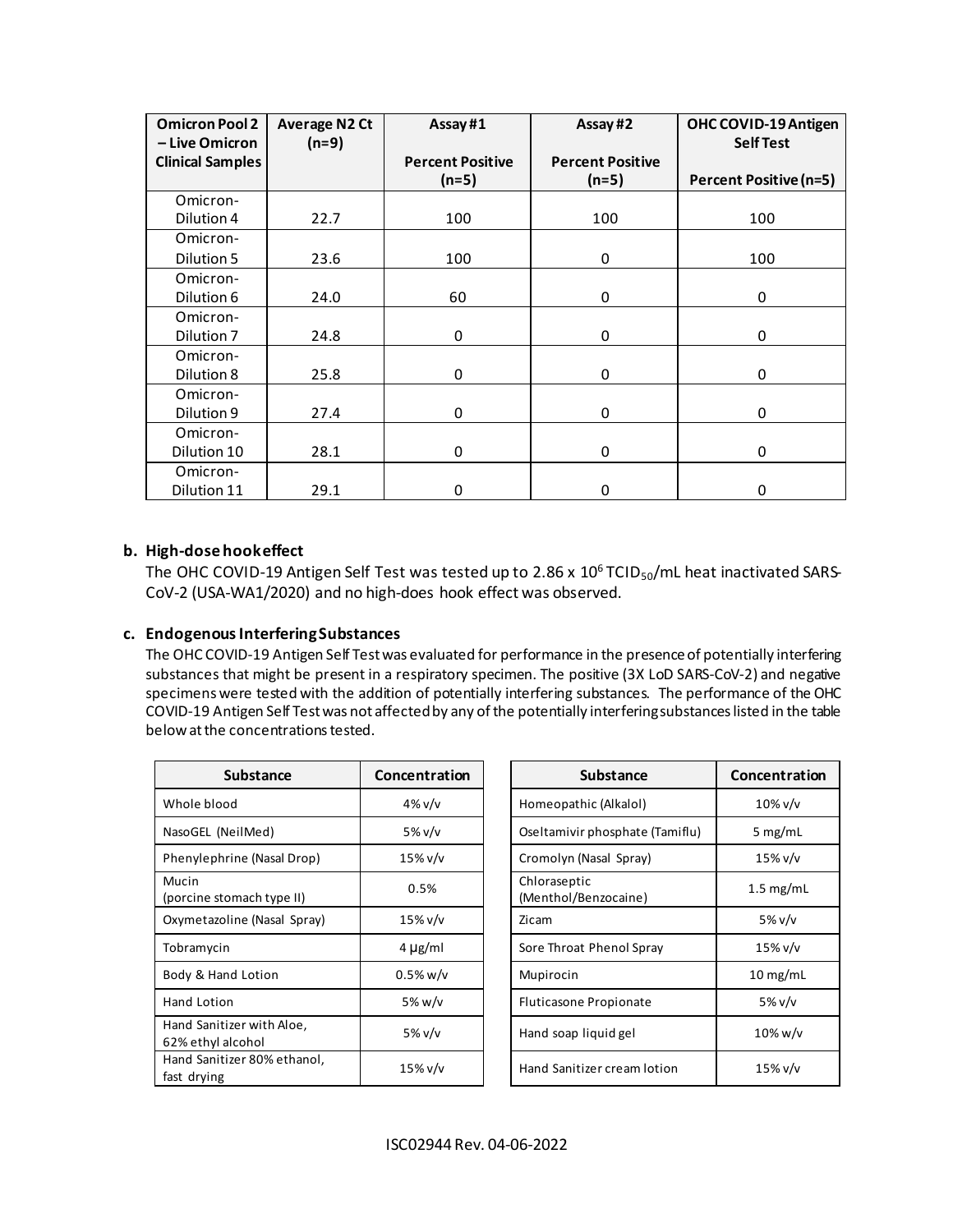| <b>Substance</b>                     | Concentration | <b>Substance</b> | Concentration |
|--------------------------------------|---------------|------------------|---------------|
| Body Lotion with 1.2%<br>dimethicone | $0.5\%$ w/v   |                  |               |

## **d. Analytical Specificity: Cross-reactivity and Microbial interference**

Cross reactivity and interference studies were performed for related pathogens, high prevalence disease agents, and normal or pathogenic flora that are reasonably likely to be encountered in the clinical specimens of the nasal cavity. Each organism was and virus (13 bacteria and 16 viruses) were tested in both absence and presence of inactivated SARS-CoV-2 (SARS-CoV-2 isolate USA-WA1/2020) at the 3X LoD. All testing samples were prepared in the negative clinical nasal wash. No cross reactivity or interferencewas observed for any of the organisms tested, except for SARS-coronavirus which exhibited cross-reactivity when tested as 7.90 x  $10^3$ TCID50/mL. A titration of SARS-CoV was performed to find the concentration at which cross-reactivity was no longer observed. Cross reactivity was no longer observed for SARS-CoV at 7.90 x 10<sup>o</sup> TCID<sub>50</sub>/mL. These results are not unexpected in that the OHC COVID-19 Antigen Self Test targets the nucleocapsid protein which is present on both SARS-CoV and SARS-CoV-2 viruses.

| ID             | Organism                                             | <b>Concentration Tested for</b><br><b>Cross Reactivity</b> | <b>Concentration Tested for</b><br><b>Microbial Interference</b> |
|----------------|------------------------------------------------------|------------------------------------------------------------|------------------------------------------------------------------|
| 229E           | Human coronavirus 229E                               | $1.43 \times 10^5$ TCID <sub>50</sub> /mL                  | $1.43 \times 10^5$ TCID <sub>50</sub> /mL                        |
| OC43           | Human coronavirus OC43                               | $1.43 \times 10^5$ TCID <sub>50</sub> /mL                  | $1.43 \times 10^5$ TCID <sub>50</sub> /mL                        |
| <b>NL63</b>    | Human coronavirus NL63                               | $1.43 \times 10^5$ TCID <sub>50</sub> /mL                  | $1.43 \times 10^5$ TCID <sub>50</sub> /mL                        |
| SARS           | SARS-coronavirus                                     |                                                            |                                                                  |
| <b>MERS</b>    | MERS-coronavirus                                     | $1.0 \times 10^6$ TCID <sub>50</sub> /mL                   | $1.0 \times 10^{6}$<br>TCID <sub>50</sub> /mL                    |
| AV1            | Adenovirus (e.g. C1 Ad. 71)                          | 1.43 x 10 <sup>5</sup> TCID <sub>50</sub> /mL              | $1.43 \times 10^5$ TCID <sub>50</sub> /mL                        |
| hMPV           | Human metapneumovirus<br>(hMPV)                      | $1.43 \times 10^5$ TCID <sub>50</sub> /mL                  | $1.43 \times 10^5$ TCID <sub>50</sub> /mL                        |
| P1             | Parainfluenza virus 1                                | $1.43 \times 10^5$ TCID <sub>50</sub> /mL                  | $1.43 \times 10^5$ TCID <sub>50</sub> /mL                        |
| P <sub>2</sub> | Parainfluenza virus 2                                | $1.43 \times 10^5$ TCID <sub>50</sub> /mL                  | $1.43 \times 10^5$ TCID <sub>50</sub> /mL                        |
| P <sub>3</sub> | Parainfluenza virus 3                                | $1.43 \times 10^5$ TCID <sub>50</sub> /mL                  | $1.43 \times 10^5$ TCID <sub>50</sub> /mL                        |
| P <sub>4</sub> | Parainfluenza virus 4b                               | 1.43 x 10 <sup>5</sup> TCID <sub>50</sub> /mL              | 1.43 x 10 <sup>5</sup> TCID <sub>50</sub> /mL                    |
| FluA           | Influenza A                                          | 1.43 x 10 <sup>5</sup> CEID <sub>50</sub> /mL              | $1.43 \times 10^{5}$ CEID <sub>50</sub> /mL                      |
| FluB           | Influenza B                                          | $1.43 \times 10^5$ CEID <sub>50</sub> /mL                  | $1.43 \times 10^5$ TCID <sub>50</sub> /mL                        |
| <b>EV68</b>    | Enterovirus 68                                       | $1.43 \times 10^5$ TCID <sub>50</sub> /mL                  | $1.43 \times 10^{5}$ TCID <sub>50</sub> /mL                      |
| <b>RSV</b>     | Respiratory syncytial virus                          | 1.0 x 10 <sup>5</sup> PFU/mL                               | $1.0 \times 10^5$ pfu/mL                                         |
| <b>RV</b>      | Rhinovirus                                           | 1.43 x 10 <sup>5</sup> TCID <sub>50</sub> /mL              | $1.43 \times 10^{5}$ TCID <sub>50</sub> /mL                      |
| H <sub>l</sub> | Haemophilusinfluenzae                                | $1.0 \times 10^6$ cfu/vial                                 | $1.00 \times 10^6$ cfu/mL                                        |
| SPN            | Streptococcus pneumonia                              | 1.0 $X 10^6$ cfu/mL                                        | $1.0 \times 10^{4}$ cfu/mL                                       |
| SPY            | Streptococcus pyogenes                               | $1.0 \times 10^6$ cfu/vial                                 | $1.0 \times 10^6$ cfu/mL                                         |
| CA             | Candida albicans                                     | $1.0 \times 10^6$ cfu/vial                                 | $1.0 \times 10^6$ cfu/mL                                         |
| <b>BP</b>      | Bordetella pertussis                                 | $1.0 \times 10^6$ cfu/vial                                 | $1.0 \times 10^6$ cfu/mL                                         |
| <b>MP</b>      | Mycoplasma pneumonia                                 | $1.0 \times 10^6$ cfu/vial                                 | $1.0 \times 10^6$ cfu/mL                                         |
| <b>CP</b>      | Chlamydia pneumoniae                                 | $1.0 \times 10^{6}$ IFU/mL                                 | $1 \times 10^6$ IFU/mL                                           |
| LP             | Legionella pneumophila                               | $1.0 \times 10^6$ cfu/mL                                   | $1.0 \times 10^6$ cfu/mL                                         |
| MT             | Mycobacterium tuberculosis                           | 1.0 X 10 <sup>6</sup> cfu/mL                               | $1.0 \times 10^6$ cfu/mL                                         |
| PC             | Pneumocystis carinii                                 | $1.00 \times 10^6$ cfu/mL                                  | $1.0 \times 10^6$ cfu/mL                                         |
| PI             | Pneumocystis jiroveci-S.<br>cerevisiae (recombinant) | $1.0 \times 10^6$ cfu/mL                                   | $1.0 \times 10^6$ cfu/mL                                         |
| SA             | Staphylococcus aureus<br>subsp. aureus               | $1.0 \times 10^6$ cfu/vial                                 | $1 \times 10^6$ cfu/mL                                           |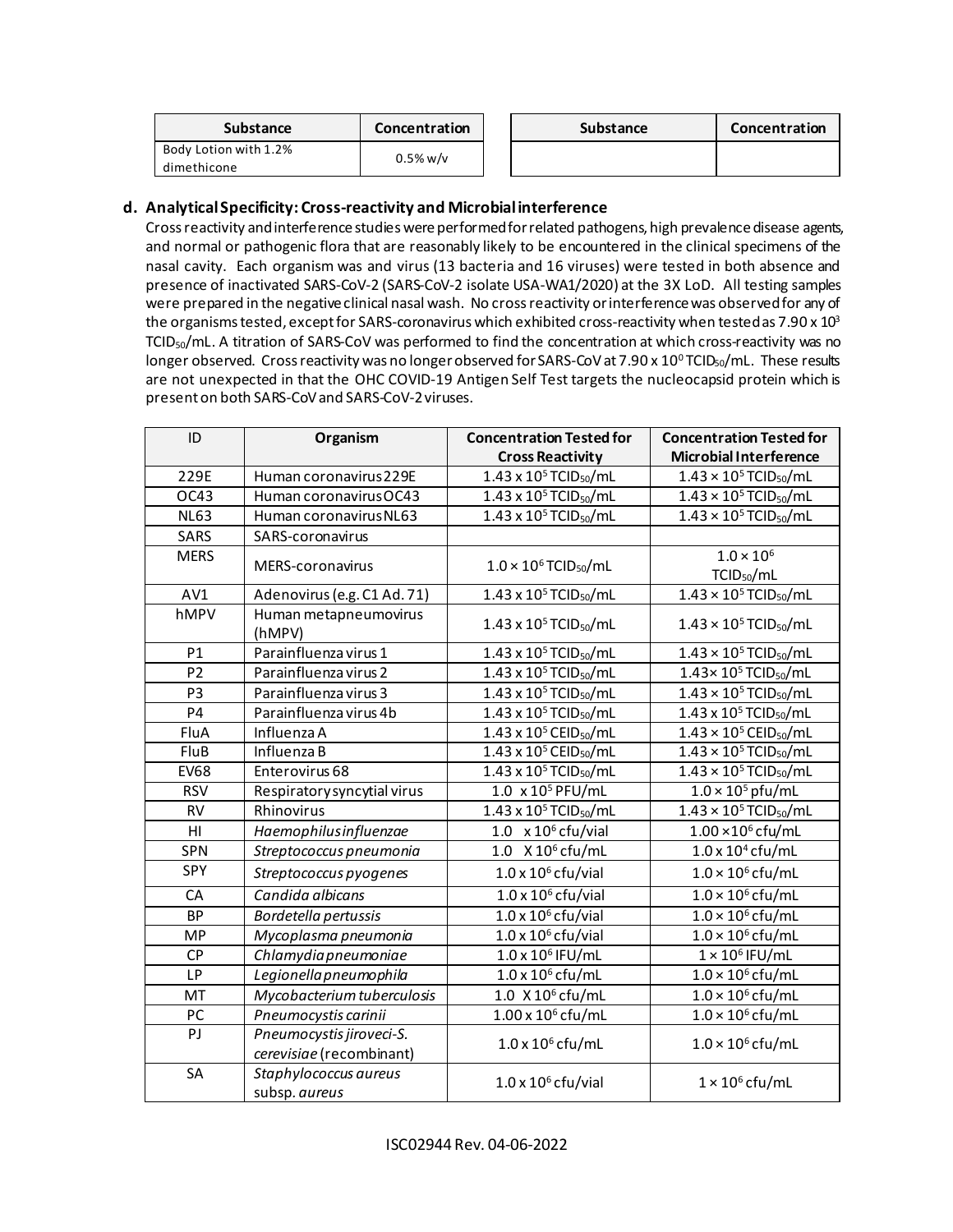| ID         | Organism                   | <b>Concentration Tested for</b><br><b>Cross Reactivity</b> | <b>Concentration Tested for</b><br><b>Microbial Interference</b> |
|------------|----------------------------|------------------------------------------------------------|------------------------------------------------------------------|
| <b>SE</b>  | Staphylococcus epidermidis | $2.33 \times 10^5$ cfu/vial                                | $2.33 \times 10^5$ cfu/mL                                        |
| <b>PNW</b> | Pooled Negative Nasal Wash | N/A                                                        | N/A                                                              |

To estimate the likelihood of cross reactivity with SARS-CoV-2 of organisms that were not available for wet testing, *in-silico* analysis using the Basic Local Alignment Search Tool (BLAST) managed by the National Center for Biotechnology Information (NCBI) was used to assess the degree of protein sequence homology. HKU1 nucleocapsidphosphoproteins was analyzed and the results are below.

• The homology between SARS-CoV-2 nucleocapsid protein and human coronavirus HKU1 nucleocapsid phosphoproteins is relativelylow, 36.7% across 82% of sequences, but cross-reactivity cannot be ruled out.

## **e. Flex Study**

A robust use of OHC COVID-19 Antigen Self Test was demonstrated by seven (7) flex studies as follows:

- 1) Delay in reading results study
- 2) Disturbance while testing study
- 3) Mixing study
- 4) Non-level surface testing study
- 5) Sample volume variability study
- 6) Lighting
- 7) Temperature and Humidity

## <span id="page-13-0"></span>**13. CLINICAL EVALUATION**

A prospective study was completed at six (6) sites in the United Statesfor clinical validation of the OHC COVID-19 Antigen Self Test for the detection of the SARS-CoV-2 in subject-collected anterior nasal (AN) swab samples. The study evaluated the investigational test's performance in symptomatic individuals(those suspected of COVID-19). A total of 259 symptomatic subjects were enrolled and each were currently experiencing symptoms associated with COVID-19, **within 7 days of symptom onset**. Each enrolled subject either self-collected one sample from their anterior nasal passages (from both nostrils), or had one sample collected from him/her by another individual. Each subject then had a mid-turbinate sample (from both nostrils) collected from him/her by one of the study personnel. Test results from the OHC COVID-19 Antigen Self Test (candidate test) were compared to highly sensitivemolecular FDA EUA Authorized SARS-CoV-2 assays to determine test performance. An analysis was performed which identified that 41/120(34%) of study subjects had low viral loads based on the Ct valuesfrom a comparator methodRT-PCR test. Thismay be associated with the Omicronvariantsince the low positive percentage in this study is higher than that observed in prior clinical studies for previously authorized COVID-19 rapid antigen tests.Antigen test performance decreases as the percent of low positives increases since the comparator method is significantly more sensitive than the candidate test. Therefore, to be consistent with previous studies, the analysis for the primary performance calculationwas conducted to reflect a study population with 10-20% low positives. Multiple Percent Positive Agreement (PPA) calculations are presented belowfor the positive sample cohort when a range of low positive samples was included (10% to 20%). At 10% low positives the PPA was 82.9% and the negative percent agreement(NPA) was 98.6% with 95% confidence interval bounds of 73.8% to 89.4%PPA and 94.9% to 99.6% for NPA respectively. This was the basis of the authorization. At 20% low positives, the PPA was 73.7% with 95% confidence interval bounds of 64.3% to 81.4%.